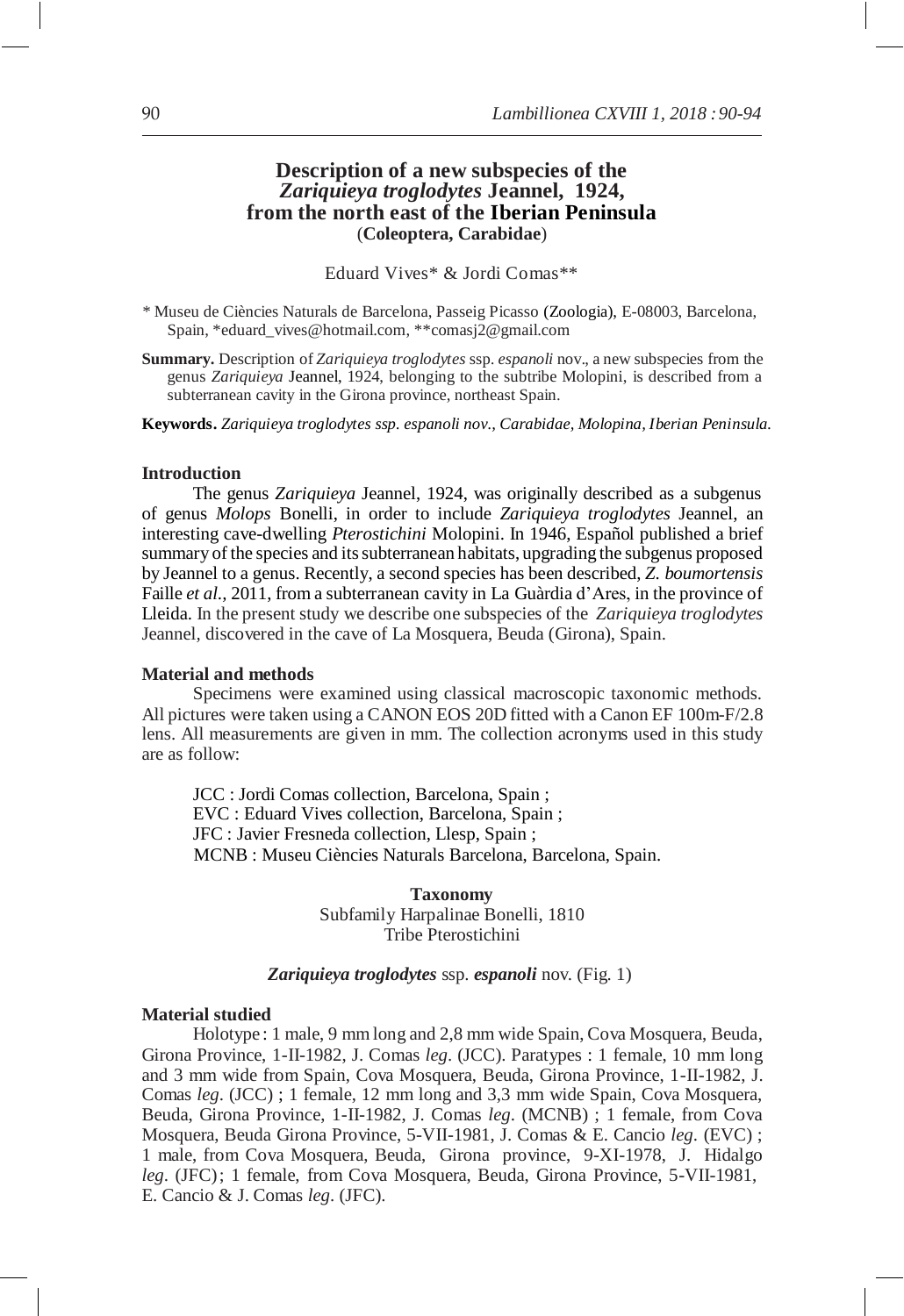### **Description**

Integuments generally reddish-brown ; head, mid and hind tibiae blackish. Head large and elongate; mandibles long and asymmetric, their external dorsal surface strongly bordered ; labrum subquadrate, bearing three pairs of setae at the anterior border; epistoma trapezoidal, slightly cleft at the middle and bearing one long seta at each side. The eyes are lacking and in their place there is a rounded convex protuberance. On the upper part of the head there is a fine transversal line between the antennal bases and two short longitudinal depressions centrally, these result in a strongly convex occiput. A prominent orbital ledge reaches from the antennal base to the protuberance that occupies the ocular region, which bears a long orbital seta.

Antennae long and slender, almost reaching the middle of elytra. Scape thick and subcylindrical, slightly arcuate and bearing a long seta on the apical external border. The second antennomere half as long as the scape. The third antennomere subcylindrical, three times the length of the second. Fourth antennomere subcylindrical and clearly shorter than the third. The remaining segments from 5 to 11 progressively slightly shorter and laterally compressed. All the segmentsfrom3 to 11 covered with short dense golden pubescence, except for a central darker shiny smooth longitudinal band.



**Fig.1.** *Zariquieya troglodytes* ssp. *espanoli nov***.** Holotype, Cova La Mosquera. **Fig. 2.** *Z. troglodytes* ssp. *troglodytes***,** location of lateral setae. **Fig. 3.** *Z. troglodytes*  ssp. *espanoli nov*., location of lateral setae.

Neck broad, smooth, bearing a long post-ocular seta. The underside of the head with long slender maxillary and labial palpi, the last segment oval and weakly compressed, truncate at apex. The second maxillary segment bearing two long setae internally. Labiumbroad, deeply cleft at the middle, with a laminate bifid tooth. Collar region convex and smooth.

Pronotum subquadrate, slightly wider than long (5x5,2), anterior border straight with projecting anterior angles at either side. Posterior border weakly arcuate;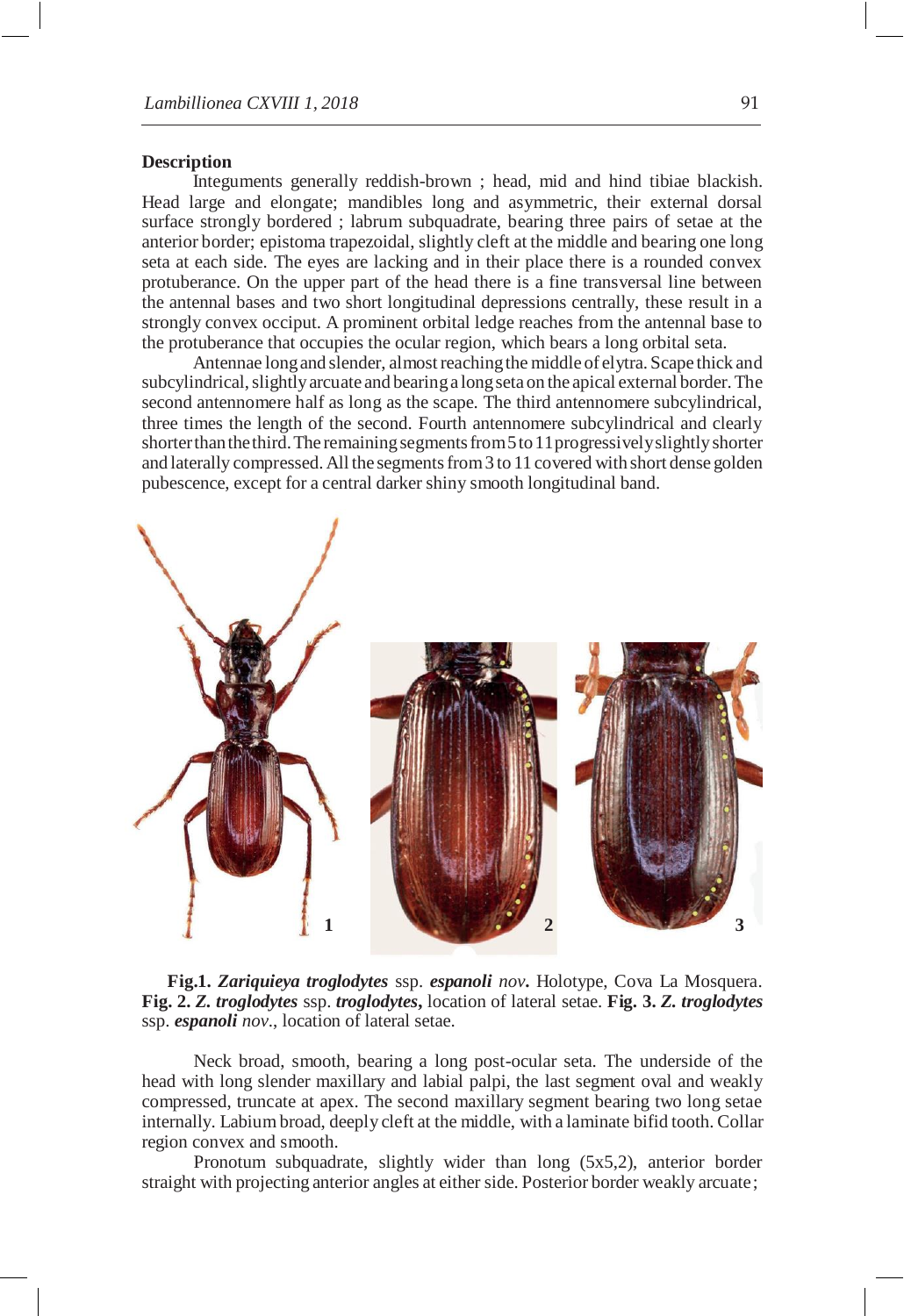posteriorlateral angles almoststraight, bearing one long seta. Sidessinuate, posteriorly strongly constricted and bordered ; one large seta at either side of the anterior fifth. Pronotal disc longitudinally grooved and with a transversal fold at the middle of the posterior border. Prosternum short and broad, very prominent, smooth and shiny ; prosternal process compressed and truncate posteriorly. Procoxal cavities oval and closed behind. The entire surface of the pronotum smooth and shiny.

Mesosternum short and broad ; anteriorly constricted and bordered, posteriorly widened ; mesosternal process prominent and parallel-sided, its posterior border cleft in order to fit into the metasternal process. Mesocoxae globose and slightly compressed. Metasternum short and broad, process anteriorly triangular and posteriorly bifid.

Elytra long and narrow, subparallel (7,2x4,1), slightly depressed on the discal part of the suture. Shoulders barely projecting. Sides of elytra slightly arcuate, wider towards the apical third and rounded at apex. The external border of elytra is wide and bears long umbilicate setae (Figs 2-3) ; one humeral group of four long umbilicate setae that progress to elytral stria 8 with two very separated lateral setae, the last one almost in the middle of the elytral border. The distribution of the apical setae is as follows, one subapical seta in stria 7, four setae in 8 and one lateral seta also on stria 8. Elytral apex strongly bulging with very flattened lateral borders. Epipleurae broad and smooth. Abdominal ventrites broad and short, arcuate, the second ventrite is clearly the longest. The male pygidium bears two long setae at the posterior border, the pygidium of the female bears four setae.



**Figs 4-5-6.** *Z. troglodytes* ssp. *espanoli nov*., **4.** Male genital segment ; **5.** Aedeagus ; **6.** Left. paramer.

Male genitalia (Figs 4, 5, 6) with the median lobe elongate, slender and barely arcuate ; the apex laminate and triangular. Endophallus visible dorsally and lacking visible internal sclerites, basally assymmetrical and with very dissimilar lateral parameres ; the right paramer is very small and triangular whereas the left paramer (Fig. 6) istrapezoidal and laminate, more dilated at the distal tip. Male genital segment (Fig. 4) subtriangular, with sides arcuate, widely emarginate on the lateral region of the upper border. Female genitalia (Fig. 7) with an elongate cylindical spermatheca in the *bursa copulatrix*, with a duct connecting to a globose annex gland which presents a long duct terminating in dendritic ramifications (Deuve, 1993).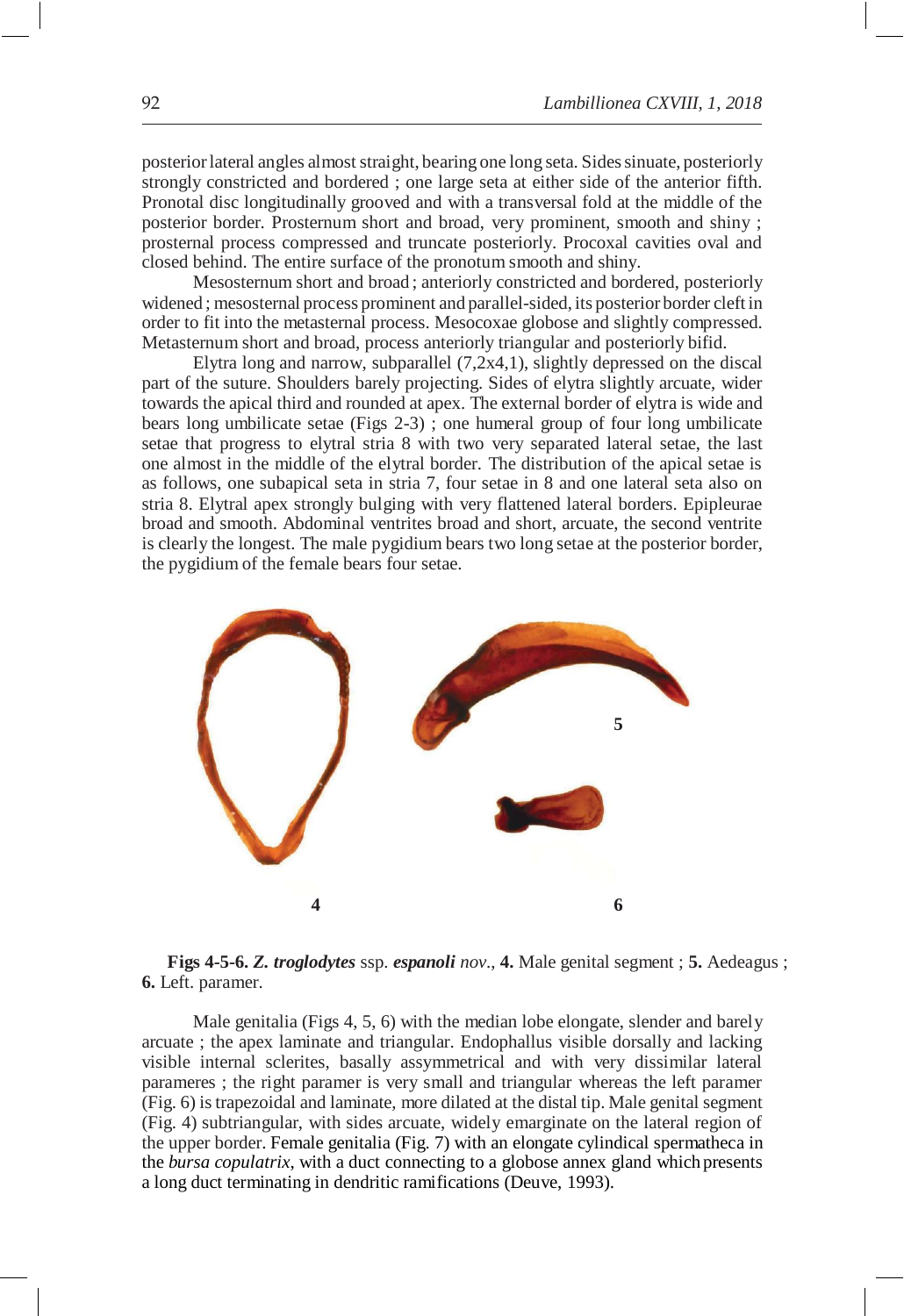

Fig. 7. Female genitalia, spermathecal complex in dorsal view, with annex gland.



**Fig. 8.** Topographic map of the region whereCova Mosquera and Avenc de Tailexà (Girona, Spain) are located. Bauma de Brugué, the type locality of *Z. troglodytes*, Avenc del Mas Vilar (Bellès, 1978). **Fig. 9.** Geological map of the region where both cavities are located, Girona, Spain.